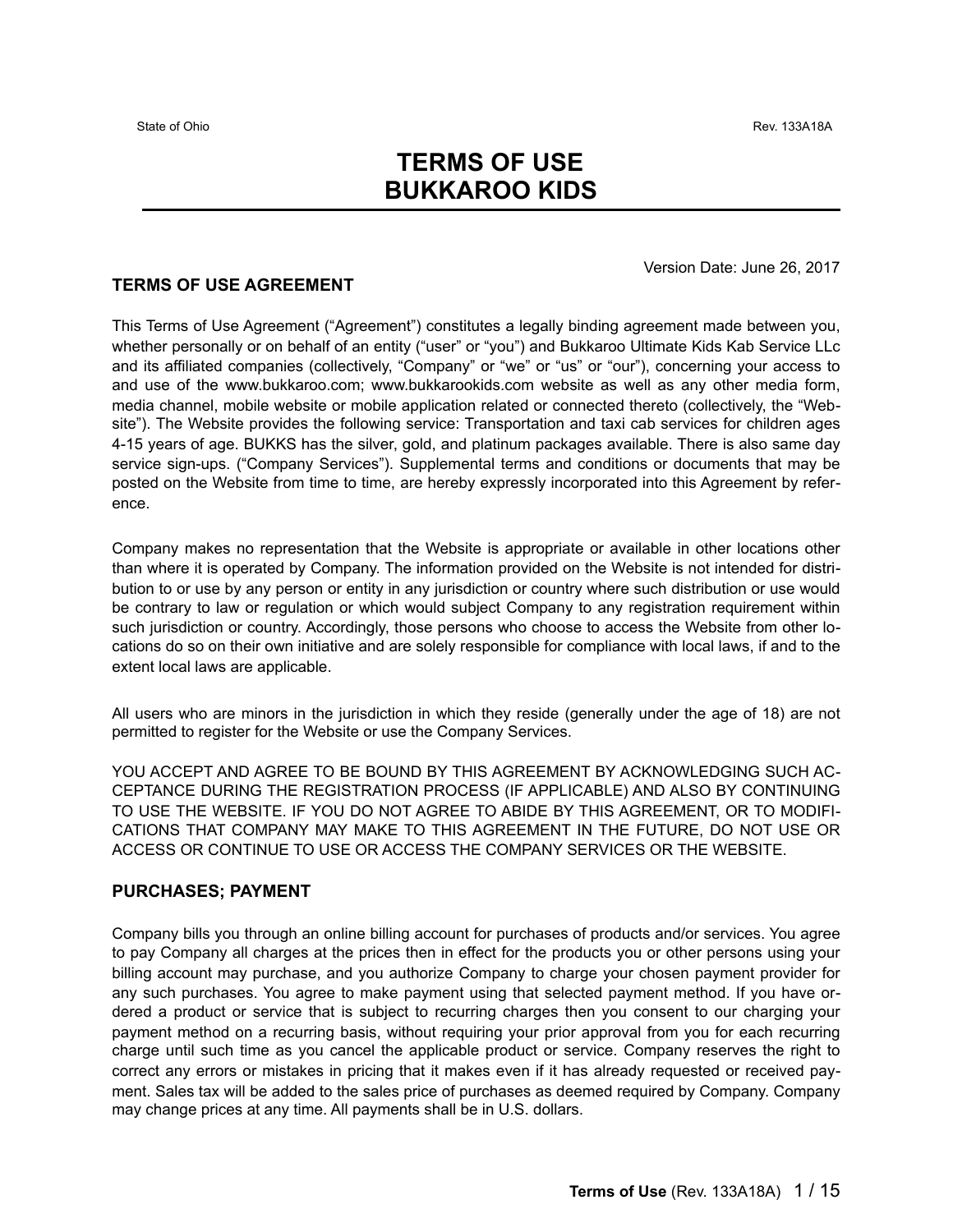# **REFUND POLICY**

All sales are final and no refunds shall be issued.

# **USER REPRESENTATIONS**

#### *Regarding Your Registration*

By using the Company Services, you represent and warrant that:

- A. all registration information you submit is truthful and accurate;
- B. you will maintain the accuracy of such information;
- C. you will keep your password confidential and will be responsible for all use of your password and account;
- D. you are not a minor in the jurisdiction in which you reside, or if a minor, you have received parental permission to use this Website; and
- E. your use of the Company Services does not violate any applicable law or regulation.

You also agree to: (a) provide true, accurate, current and complete information about yourself as prompted by the Website's registration form and (b) maintain and promptly update registration data to keep it true, accurate, current and complete. If you provide any information that is untrue, inaccurate, not current or incomplete, or Company has reasonable grounds to suspect that such information is untrue, inaccurate, not current or incomplete, Company has the right to suspend or terminate your account and refuse any and all current or future use of the Website (or any portion thereof).

We reserve the right to remove or reclaim or change a user name you select if we determine appropriate in our discretion, such as when the user name is obscene or otherwise objectionable or when a trademark owner complains about a username that does not closely relate to a user's actual name.

#### *Regarding Content You Provide*

The Website may invite you to chat or participate in blogs, message boards, online forums and other functionality and may provide you with the opportunity to create, submit, post, display, transmit, perform, publish, distribute or broadcast content and materials to Company and/or to or via the Website, including, without limitation, text, writings, video, audio, photographs, graphics, comments, suggestions or personally identifiable information or other material (collectively "Contributions"). Any Contributions you transmit to Company will be treated as non-confidential and non-proprietary. When you create or make available a Contribution, you thereby represent and warrant that:

- A. the creation, distribution, transmission, public display and performance, accessing, downloading and copying of your Contribution does not and will not infringe the proprietary rights, including but not limited to the copyright, patent, trademark, trade secret or moral rights of any third party;
- B. you are the creator and owner of or have the necessary licenses, rights, consents, releases and permissions to use and to authorize Company and the Website users to use your Contributions as necessary to exercise the licenses granted by you under this Agreement;
- C. you have the written consent, release, and/or permission of each and every identifiable individual person in the Contribution to use the name or likeness of each and every such identifi-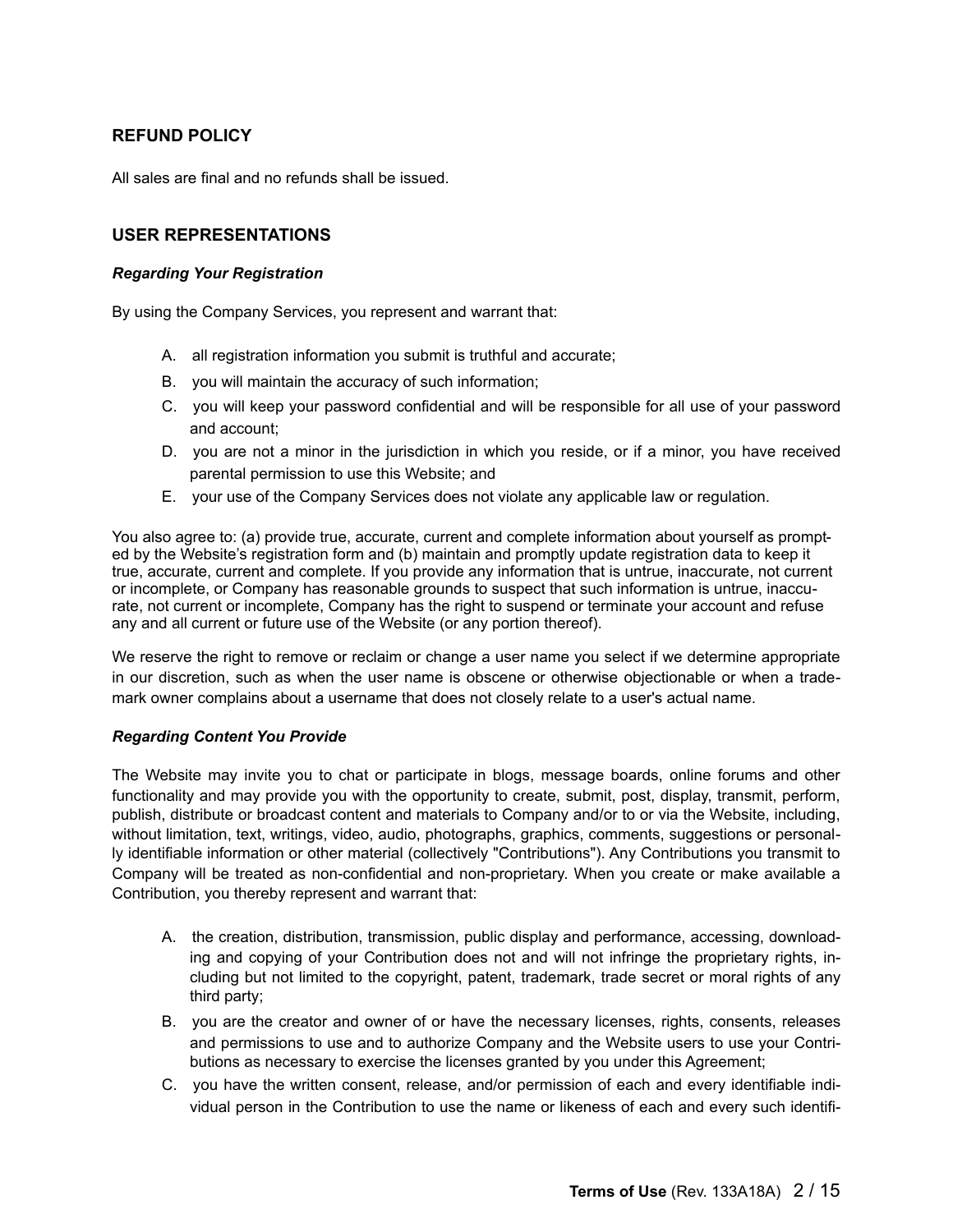able individual person to enable inclusion and use of the Contribution in the manner contemplated by this Website;

- D. your Contribution is not obscene, lewd, lascivious, filthy, violent, harassing or otherwise objectionable (as determined by Company), libelous or slanderous, does not ridicule, mock, disparage, intimidate or abuse anyone, does not advocate the violent overthrow of any government, does not incite, encourage or threaten physical harm against another, does not violate any applicable law, regulation, or rule, and does not violate the privacy or publicity rights of any third party;
- E. your Contribution does not contain material that solicits personal information from anyone under 18 or exploit people under the age of 18 in a sexual or violent manner, and does not violate any federal or state law concerning child pornography or otherwise intended to protect the health or well-being of minors;
- F. your Contribution does not include any offensive comments that are connected to race, national origin, gender, sexual preference or physical handicap;
- G. your Contribution does not otherwise violate, or link to material that violates, any provision of this Agreement or any applicable law or regulation.

# **CONTRIBUTION LICENSE**

By posting Contributions to any part of the Website, or making them accessible to the Website by linking your account to any of your social network accounts, you automatically grant, and you represent and warrant that you have the right to grant, to Company an unrestricted, unconditional, unlimited, irrevocable. perpetual, non-exclusive, transferable, royalty-free, fully-paid, worldwide right and license to host, use, copy, reproduce, disclose, sell, resell, publish, broadcast, retitle, archive, store, cache, publicly perform, publicly display, reformat, translate, transmit, excerpt (in whole or in part) and distribute such Contributions (including, without limitation, your image and voice) for any purpose, commercial, advertising, or otherwise, to prepare derivative works of, or incorporate into other works, such Contributions, and to grant and authorize sublicenses of the foregoing. The use and distribution may occur in any media formats and through any media channels. Such use and distribution license will apply to any form, media, or technology now known or hereafter developed, and includes our use of your name, company name, and franchise name, as applicable, and any of the trademarks, service marks, trade names and logos, personal and commercial images you provide. Company does not assert any ownership over your Contributions; rather, as between us and you, subject to the rights granted to us in this Agreement, you retain full ownership of all of your Contributions and any intellectual property rights or other proprietary rights associated with your Contributions.

Company has the right, in our sole and absolute discretion, to (i) edit, redact or otherwise change any Contributions, (ii) re-categorize any Contributions to place them in more appropriate locations or (iii) prescreen or delete any Contributions that are determined to be inappropriate or otherwise in violation of this Agreement.

By uploading your Contributions to the Website, you hereby authorize Company to grant to each end user a personal, limited, non-transferable, perpetual, non-exclusive, royalty-free, fully-paid license to access, download, print and otherwise use your Contributions for their internal purposes and not for distribution, transfer, sale or commercial exploitation of any kind.

### **GUIDELINES FOR REVIEWS**

Company may accept, reject or remove reviews in its sole discretion. Company has absolutely no obligation to screen reviews or to delete reviews, even if anyone considers reviews objectionable or inaccurate.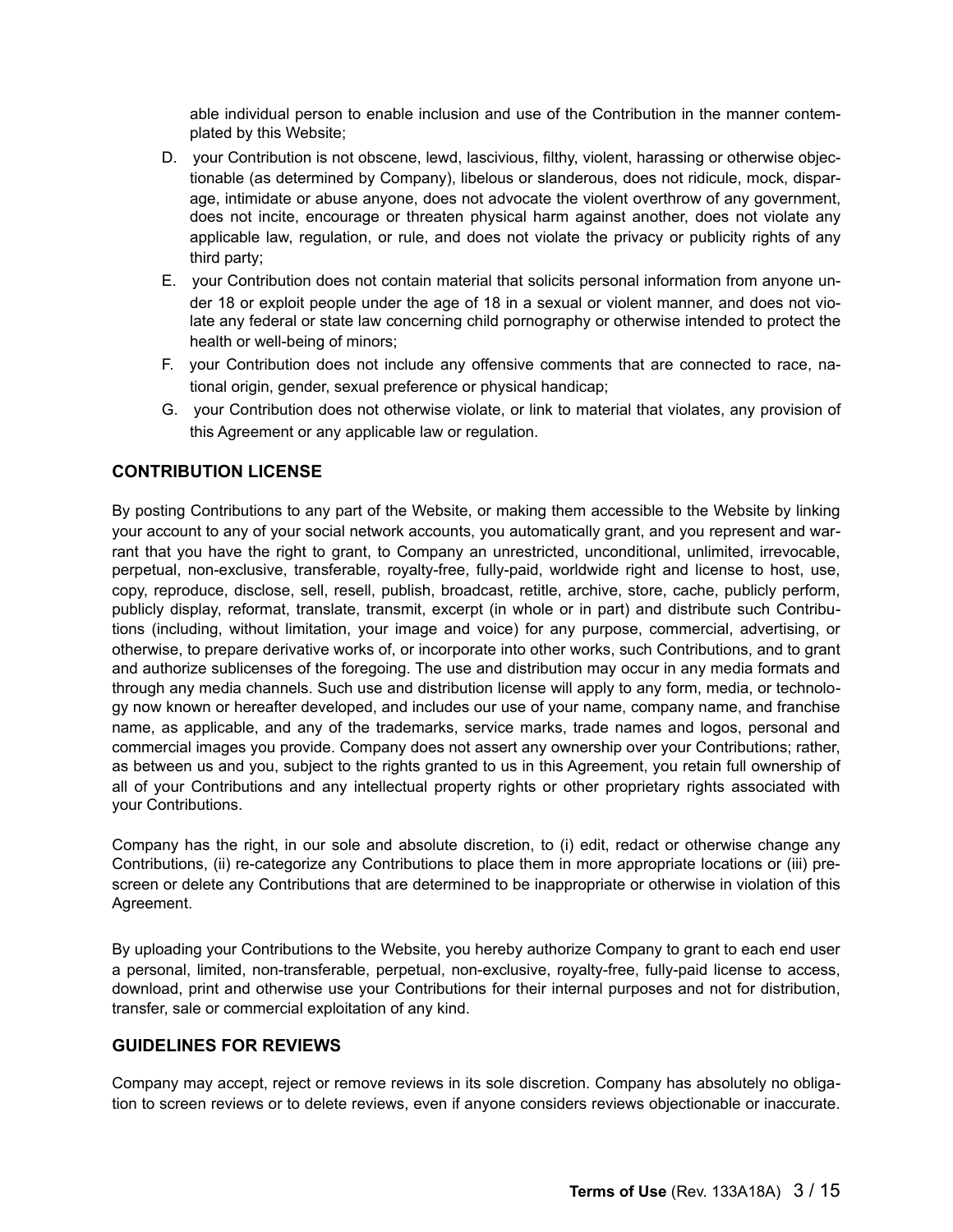Those persons posting reviews should comply with the following criteria: (1) reviewers should have firsthand experience with the person/entity being reviewed; (2) reviews should not contain: offensive language, profanity, or abusive, racist, or hate language; discriminatory references based on religion, race, gender, national origin, age, marital status, sexual orientation or disability; or references to illegal activity; (3) reviewers should not be affiliated with competitors if posting negative reviews; (4) reviewers should not make any conclusions as to the legality of conduct; and (5) reviewers may not post any false statements or organize a campaign encouraging others to post reviews, whether positive or negative. Reviews are not endorsed by Company, and do not represent the views of Company or of any affiliate or partner of Company. Company does not assume liability for any review or for any claims, liabilities or losses resulting from any review. By posting a review, the reviewer hereby grants to Company a perpetual, non-exclusive, worldwide, royalty-free, fully-paid, assignable and sublicensable license to Company to reproduce, modify, translate, transmit by any means, display, perform and/or distribute all content relating to reviews.

### **MOBILE APPLICATION LICENSE**

### *Use License*

If you are accessing the Company Services via a mobile application, then Company grants you a revocable, non-exclusive, non-transferable, limited right to install and use the application on wireless handsets owned and controlled by you, and to access and use the application on such devices strictly in accordance with the terms and conditions of this license. You shall use the application strictly in accordance with the terms of this license and shall not: (a) decompile, reverse engineer, disassemble, attempt to derive the source code of, or decrypt the application; (b) make any modification, adaptation, improvement, enhancement, translation or derivative work from the application; (c) violate any applicable laws, rules or regulations in connection with your access or use of the application; (d) remove, alter or obscure any proprietary notice (including any notice of copyright or trademark) of Company or its affiliates, partners, suppliers or the licensors of the application; (e) use the application for any revenue generating endeavor, commercial enterprise, or other purpose for which it is not designed or intended; (f) make the application available over a network or other environment permitting access or use by multiple devices or users at the same time; (g) use the application for creating a product, service or software that is, directly or indirectly, competitive with or in any way a substitute for the application; (h) use the application to send automated queries to any website or to send any unsolicited commercial e-mail; or (i) use any proprietary information or interfaces of Company or other intellectual property of Company in the design, development, manufacture, licensing or distribution of any applications, accessories or devices for use with the application.

### *Terms Applicable to Apple and Android Devices*

The following terms apply when you use a mobile application obtained from either the Apple Store or Google Play to access the Company Services. You acknowledge that this Agreement is concluded between you and Company only, and not with Apple Inc. or Google, Inc. (each an "App Distributor"), and Company, not an App Distributor, is solely responsible for the Company application and the content thereof. (1) SCOPE OF LICENSE: The license granted to you for the Company application is limited to a non-transferable license to use the Company application on a device that utilizes the Apple iOS or Android operating system, as applicable, and in accordance with the usage rules set forth in the applicable App Distributor terms of service. (2) MAINTENANCE AND SUPPORT: Company is solely responsible for providing any maintenance and support services with respect to the Company application, as specified in this Agreement, or as required under applicable law. You acknowledge that each App Distributor has no obligation whatsoever to furnish any maintenance and support services with respect to the Company application. (3) WARRANTY: Company is solely responsible for any product warranties, whether express or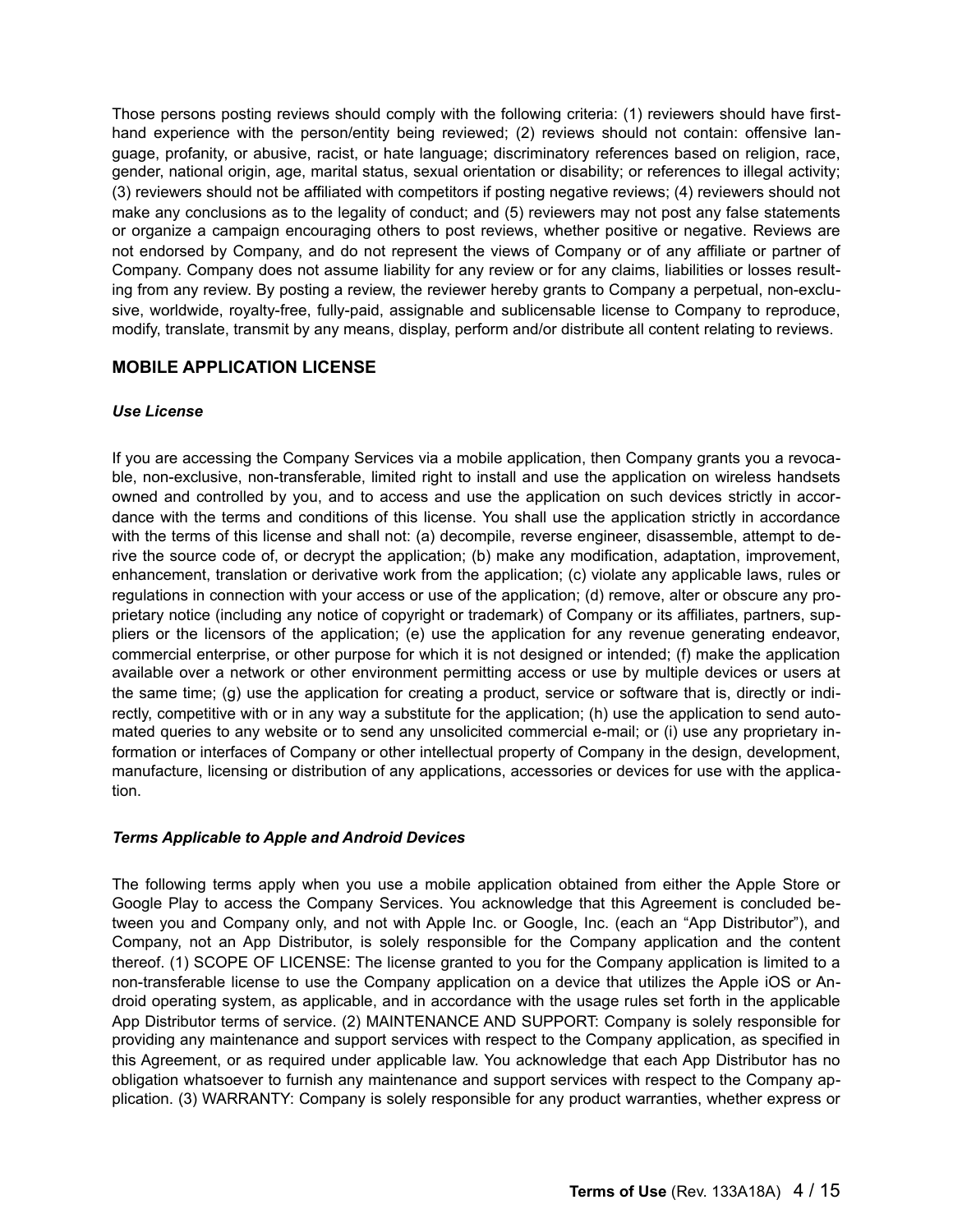implied by law, to the extent not effectively disclaimed. In the event of any failure of the Company application to conform to any applicable warranty, you may notify an App Distributor, and the App Distributor, in accordance with its terms and policies, may refund the purchase price, if any, paid for the Company application, and to the maximum extent permitted by applicable law, an App Distributor will have no other warranty obligation whatsoever with respect to the Company application, and any other claims, losses, liabilities, damages, costs or expenses attributable to any failure to conform to any warranty will be Company's sole responsibility. (4) PRODUCT CLAIMS: You acknowledge that Company, not an App Distributor, is responsible for addressing any claims of yours or any third party relating to the Company application or your possession and/or use of the Company application, including, but not limited to: (i) product liability claims; (ii) any claim that the Company application fails to conform to any applicable legal or regulatory requirement; and (iii) claims arising under consumer protection or similar legislation. (5) INTELLECTUAL PROPERTY RIGHTS: You acknowledge that, in the event of any third party claim that the Company application or your possession and use of the Company application infringes a third party's intellectual property rights, the App Distributor will not be responsible for the investigation, defense, settlement and discharge of any such intellectual property infringement claim. (6) LEGAL COMPLIANCE: You represent and warrant that (i) you are not located in a country that is subject to a U.S. government embargo, or that has been designated by the U.S. government as a "terrorist supporting" country; and (ii) you are not listed on any U.S. government list of prohibited or restricted parties. (7) THIRD PARTY TERMS OF AGREEMENT: You must comply with applicable third party terms of agreement when using the Company application, e.g., if you have a VoIP application, then you must not be in violation of their wireless data service agreement when using the Company application. (8) THIRD PARTY BENEFICIARY: Company and you acknowledge and agree that the App Distributors, and their subsidiaries, are third party beneficiaries of this Agreement, and that, upon your acceptance of the terms and conditions of this Agreement, each App Distributor will have the right (and will be deemed to have accepted the right) to enforce this Agreement against you as a third party beneficiary thereof.

### **SUBMISSIONS**

You acknowledge and agree that any questions, comments, suggestions, ideas, feedback or other information about the Website or the Company Services ("Submissions") provided by you to Company are non-confidential and Company (as well as any designee of Company) shall be entitled to the unrestricted use and dissemination of these Submissions for any purpose, commercial or otherwise, without acknowledgment or compensation to you.

# **PROHIBITED ACTIVITIES**

You may not access or use the Website for any other purpose other than that for which Company makes it available. The Website may not be used in connection with any commercial endeavors except those that are specifically endorsed or approved by Company. Prohibited activity includes, but is not limited to:

- A. attempting to bypass any measures of the Website designed to prevent or restrict access to the Website, or any portion of the Website
- B. attempting to impersonate another user or person or using the username of another user
- C. criminal or tortious activity
- D. deciphering, decompiling, disassembling or reverse engineering any of the software comprising or in any way making up a part of the Website
- E. deleting the copyright or other proprietary rights notice from any Website content
- F. engaging in any automated use of the system, such as using any data mining, robots or similar data gathering and extraction tools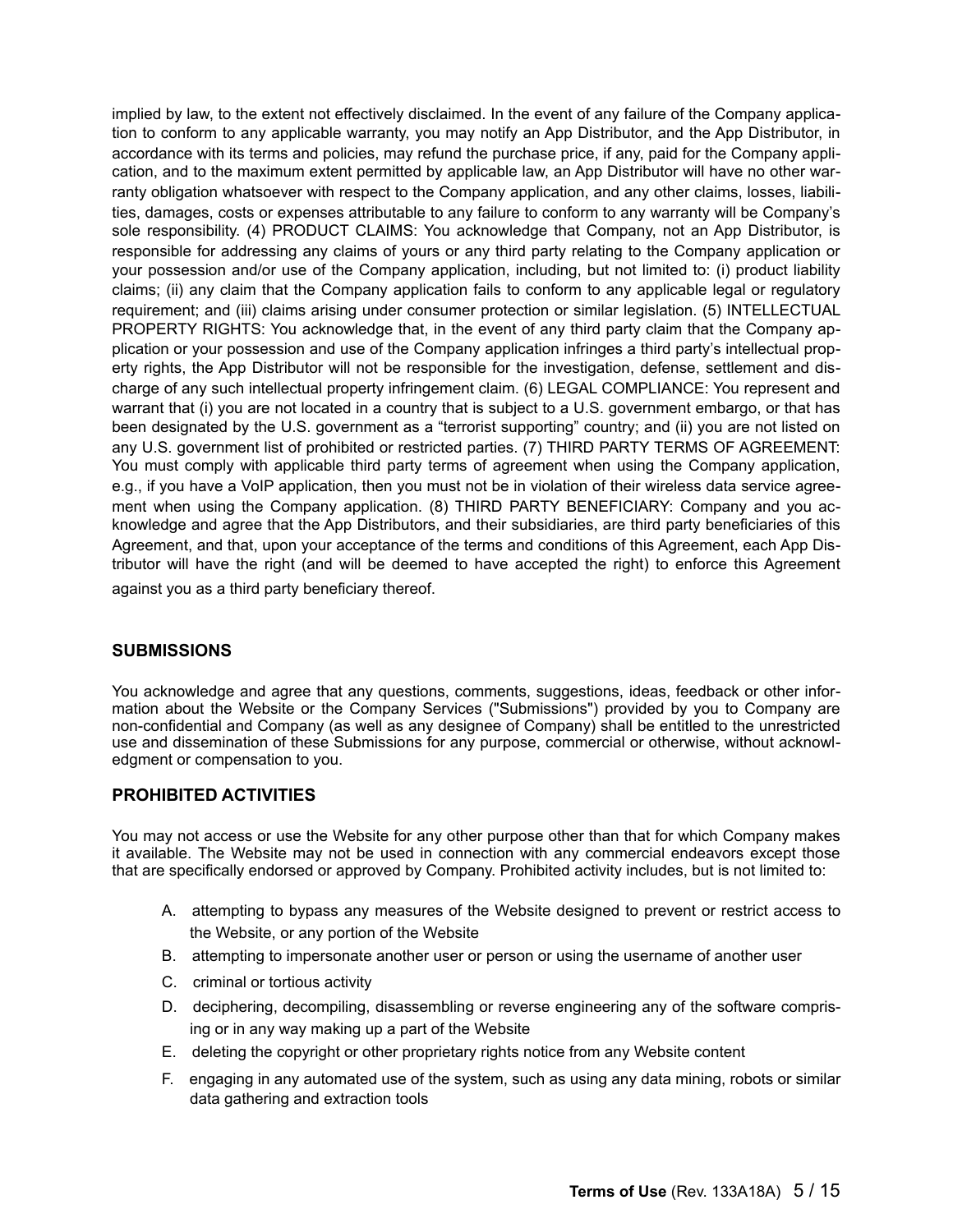- G. except as may be the result of standard search engine or Internet browser usage, using or launching, developing or distributing any automated system, including, without limitation, any spider, robot (or "bot"), cheat utility, scraper or offline reader that accesses the Website, or using or launching any unauthorized script or other software
- H. harassing, annoying, intimidating or threatening any Company employees or agents engaged in providing any portion of the Company Services to you
- I. interfering with, disrupting, or creating an undue burden on the Website or the networks or services connected to the Website
- J. making any unauthorized use of the Company Services, including collecting usernames and/or email addresses of users by electronic or other means for the purpose of sending unsolicited email, or creating user accounts by automated means or under false pretenses
- K. selling or otherwise transferring your profile
- L. systematic retrieval of data or other content from the Website to create or compile, directly or indirectly, a collection, compilation, database or directory without written permission from Company
- M. tricking, defrauding or misleading Company and other users, especially in any attempt to learn sensitive account information such as passwords
- N. using any information obtained from the Website in order to harass, abuse, or harm another person
- O. using the Company Services as part of any effort to compete with Company or to provide services as a service bureau
- P. using the Website in a manner inconsistent with any and all applicable laws and regulations

# **INTELLECTUAL PROPERTY RIGHTS**

The content on the Website ("Company Content") and the trademarks, service marks and logos contained therein ("Marks") are owned by or licensed to Company, and are subject to copyright and other intellectual property rights under United States and foreign laws and international conventions. Company Content, includes, without limitation, all source code, databases, functionality, software, website designs, audio, video, text, photographs and graphics. All Company graphics, logos, designs, page headers, button icons, scripts and service names are registered trademarks, common law trademarks or trade dress of Company in the United States and/or other countries. Company's trademarks and trade dress may not be used, including as part of trademarks and/or as part of domain names, in connection with any product or service in any manner that is likely to cause confusion and may not be copied, imitated, or used, in whole or in part, without the prior written permission of the Company.

Company Content on the Website is provided to you "AS IS" for your information and personal use only and may not be used, copied, reproduced, aggregated, distributed, transmitted, broadcast, displayed, sold, licensed, or otherwise exploited for any other purposes whatsoever without the prior written consent of the respective owners. Provided that you are eligible to use the Website, you are granted a limited license to access and use the Website and the Company Content and to download or print a copy of any portion of the Company Content to which you have properly gained access solely for your personal, noncommercial use. Company reserves all rights not expressly granted to you in and to the Website and Company Content and Marks.

### **THIRD PARTY WEBSITES AND CONTENT**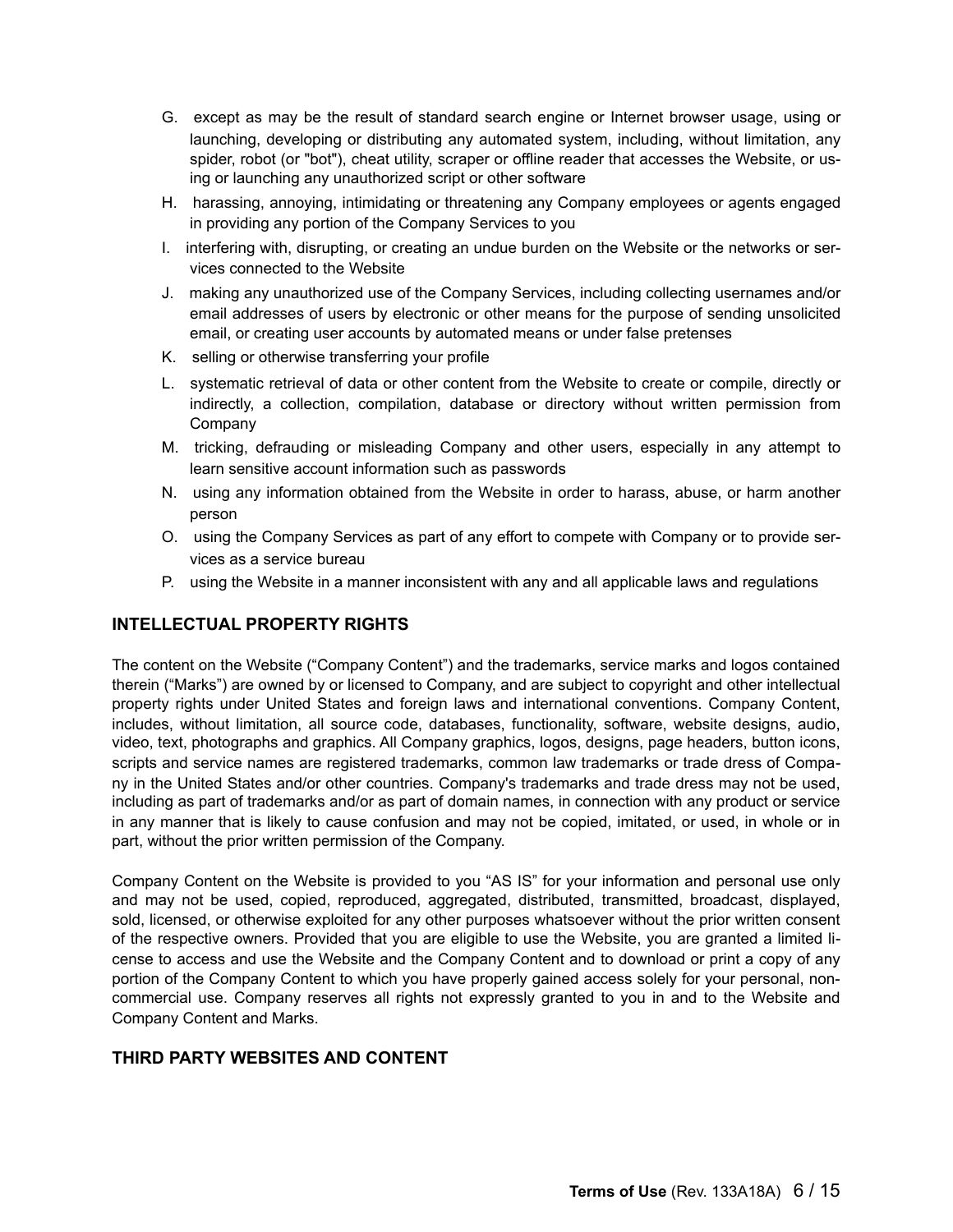The Website contains (or you may be sent through the Website or the Company Services) links to other websites ("Third Party Websites") as well as articles, photographs, text, graphics, pictures, designs, music, sound, video, information, applications, software and other content or items belonging to or originating from third parties (the "Third Party Content"). Such Third Party Websites and Third Party Content are not investigated, monitored or checked for accuracy, appropriateness, or completeness by us, and we are not responsible for any Third Party Websites accessed through the Website or any Third Party Content posted on, available through or installed from the Website, including the content, accuracy, offensiveness, opinions, reliability, privacy practices or other policies of or contained in the Third Party Websites or the Third Party Content. Inclusion of, linking to or permitting the use or installation of any Third Party Website or any Third Party Content does not imply approval or endorsement thereof by us. If you decide to leave the Website and access the Third Party Websites or to use or install any Third Party Content, you do so at your own risk and you should be aware that our terms and policies no longer govern. You should review the applicable terms and policies, including privacy and data gathering practices, of any website to which you navigate from the Website or relating to any applications you use or install from the Website. Any purchases you make through Third Party Websites will be through other websites and from other companies, and Company takes no responsibility whatsoever in relation to such purchases which are exclusively between you and the applicable third party.

# **SITE MANAGEMENT**

Company reserves the right but does not have the obligation to:

- A. monitor the Website for violations of this Agreement;
- B. take appropriate legal action against anyone who, in Company's sole discretion, violates this Agreement, including without limitation, reporting such user to law enforcement authorities;
- C. in Company's sole discretion and without limitation, refuse, restrict access to or availability of, or disable (to the extent technologically feasible) any user's contribution or any portion thereof that may violate this Agreement or any Company policy;
- D. in Company's sole discretion and without limitation, notice or liability to remove from the Website or otherwise disable all files and content that are excessive in size or are in any way burdensome to Company's systems;
- E. otherwise manage the Website in a manner designed to protect the rights and property of Company and others and to facilitate the proper functioning of the Website.

### **PRIVACY POLICY**

We care about the privacy of our users. Please review the Company Privacy Policy. By using the Website or Company Services, you are consenting to have your personal data transferred to and processed in the United States. By using the Website or the Company Services, you are consenting to the terms of our Privacy Policy.

### **DIGITAL MILLENNIUM COPYRIGHT ACT (DMCA) NOTICE AND POLICY**

#### *Notifications*

If you believe that content available on or through our Website infringes one or more of your copyrights, please immediately notify our Designated Copyright Agent by mail, email or faxed notice ("Notification") providing the information described below, which Notification is pursuant to DMCA 17 U.S.C. § 512(c)(3). A copy of your Notification will be sent to the person who posted or stored the material addressed in the Notification. Please be advised that pursuant to federal law you may be held liable for damages if you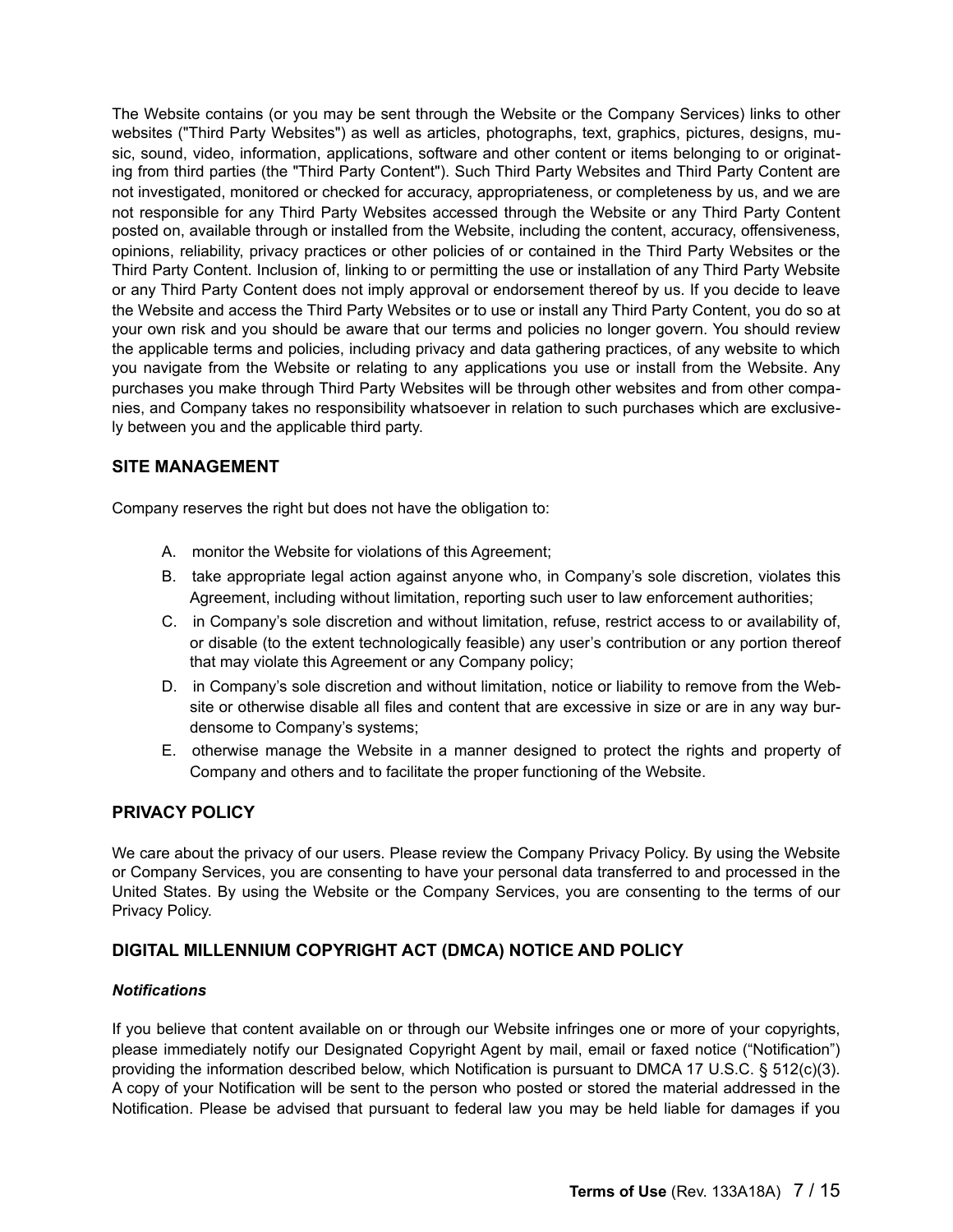make material misrepresentations in a Notification. Thus, if you are not sure that content located on or linked to by our Website infringes your copyright, you should consider first contacting an attorney. Our Website has a policy of terminating repeat infringers in appropriate circumstances.

All Notifications should include the following:

- A. A physical or electronic signature of a person authorized to act on behalf of the owner of an exclusive right that is allegedly infringed.
- B. Identification of the copyrighted work claimed to have been infringed, or, if multiple copyrighted works at a single online website are covered by a single notification, a representative list of such works at that website.
- C. Identification of the material that is claimed to be infringing or to be the subject of infringing activity and that is to be removed or access to which is to be disabled, and information reasonably sufficient to permit us to locate the material.
- D. Information reasonably sufficient to permit us to contact the complaining party, such as an address, telephone number, and, if available, an electronic mail address at which the complaining party may be contacted.
- E. A statement that the complaining party has a good faith belief that use of the material in the manner complained of is not authorized by the copyright owner, its agent, or the law.
- F. A statement that the information in the notification is accurate, and under penalty of perjury, that the complaining party is authorized to act on behalf of the owner of an exclusive right that is allegedly infringed.

Notifications should be sent to our Designated Copyright Agent as follows:

# **Designated Copyright Agent**

|        | ("Company") |  |  |
|--------|-------------|--|--|
|        |             |  |  |
| Fax:   |             |  |  |
| Email: |             |  |  |
| Phone: |             |  |  |

We also will advise the alleged infringer of the DMCA statutory Counter Notification procedure described below by which the alleged infringer may respond to your claim and request that we restore this material.

#### *Counter Notification*

If you believe your own copyrighted material has been removed from our Website and/or our service as a result of mistake or misidentification, you may submit a written counter notification ("Counter Notification") to our Designated Copyright Agent pursuant to DMCA 17 U.S.C. § 512(g)(2) and (3). To be an effective Counter Notification under the DMCA, your Counter Notification must include substantially the following:

- A. Identification of the material that has been removed or disabled and the location at which the material appeared before it was removed or disabled.
- B. A statement that you consent to the jurisdiction of the Federal District Court in which your address is located, or if your address is outside the United States, for any judicial district in which our Company is located.
- C. A statement that you will accept service of process from the party that filed the Notification or the party's agent.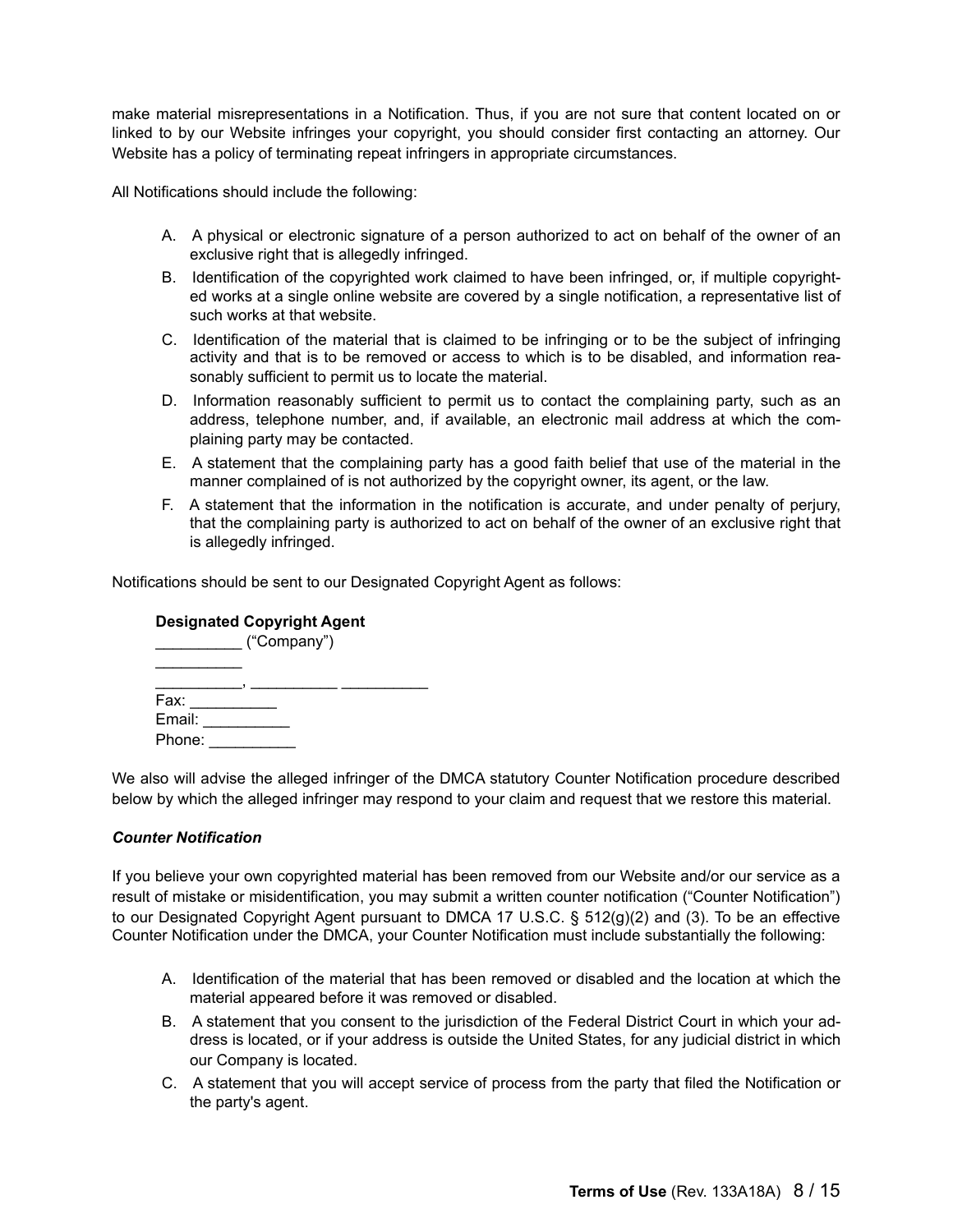- D. Your name, address and telephone number.
- E. A statement under penalty of perjury that you have a good faith belief that the material in question was removed or disabled as a result of mistake or misidentification of the material to be removed or disabled.
- F. Your physical or electronic signature.

You may submit your Counter Notification to our Designated Copyright Agent by fax, mail, or email as set forth above.

If you send us a valid, written Counter Notification meeting the requirements described above, we will restore your removed or disabled material after ten (10) business days but no later than fourteen (14) business days from the date we receive your Counter Notification, unless our Designated Copyright Agent first receives notice from the party filing the original Notification informing us that such party has filed a court action to restrain you from engaging in infringing activity related to the material in question. Please note that if you materially misrepresent that the disabled or removed content was removed by mistake or misidentification, you may be liable for damages, including costs and attorney's fees. Filing a false Counter Notification constitutes perjury.

### **TERM AND TERMINATION**

This Agreement shall remain in full force and effect while you use the Website or are otherwise a user or member of the Website, as applicable. You may terminate your use or participation at any time, for any reason, by following the instructions for terminating user accounts in your account settings, if available, or by contacting us using the contact information below.

WITHOUT LIMITING ANY OTHER PROVISION OF THIS AGREEMENT, COMPANY RESERVES THE RIGHT TO, IN COMPANY'S SOLE DISCRETION AND WITHOUT NOTICE OR LIABILITY, DENY AC-CESS TO AND USE OF THE WEBSITE AND THE COMPANY SERVICES, TO ANY PERSON FOR ANY REASON OR FOR NO REASON AT ALL, INCLUDING WITHOUT LIMITATION FOR BREACH OF ANY REPRESENTATION, WARRANTY OR COVENANT CONTAINED IN THIS AGREEMENT, OR OF ANY APPLICABLE LAW OR REGULATION, AND COMPANY MAY TERMINATE YOUR USE OR PARTICIPA-TION IN THE WEBSITE AND THE COMPANY SERVICES, DELETE YOUR PROFILE AND ANY CON-TENT OR INFORMATION THAT YOU HAVE POSTED AT ANY TIME, WITHOUT WARNING, IN COM-PANY'S SOLE DISCRETION.

In order to protect the integrity of the Website and Company Services, Company reserves the right at any time in its sole discretion to block certain IP addresses from accessing the Website and Company Services.

Any provisions of this Agreement that, in order to fulfill the purposes of such provisions, need to survive the termination or expiration of this Agreement, shall be deemed to survive for as long as necessary to fulfill such purposes.

YOU UNDERSTAND THAT CERTAIN STATES ALLOW YOU TO CANCEL THIS AGREEMENT, WITH-OUT ANY PENALTY OR OBLIGATION, AT ANY TIME PRIOR TO MIDNIGHT OF COMPANY'S THIRD BUSINESS DAY FOLLOWING THE DATE OF THIS AGREEMENT, EXCLUDING SUNDAYS AND HOLI-DAYS. TO CANCEL, CALL A COMPANY CUSTOMER CARE REPRESENTATIVE DURING NORMAL BUSINESS HOURS USING THE CONTACT INFORMATION LISTING BELOW IN THIS AGREEMENT OR BY ACCESSING YOUR ACCOUNT SETTINGS. THIS SECTION APPLIES ONLY TO INDIVIDUALS RESIDING IN STATES WITH SUCH LAWS.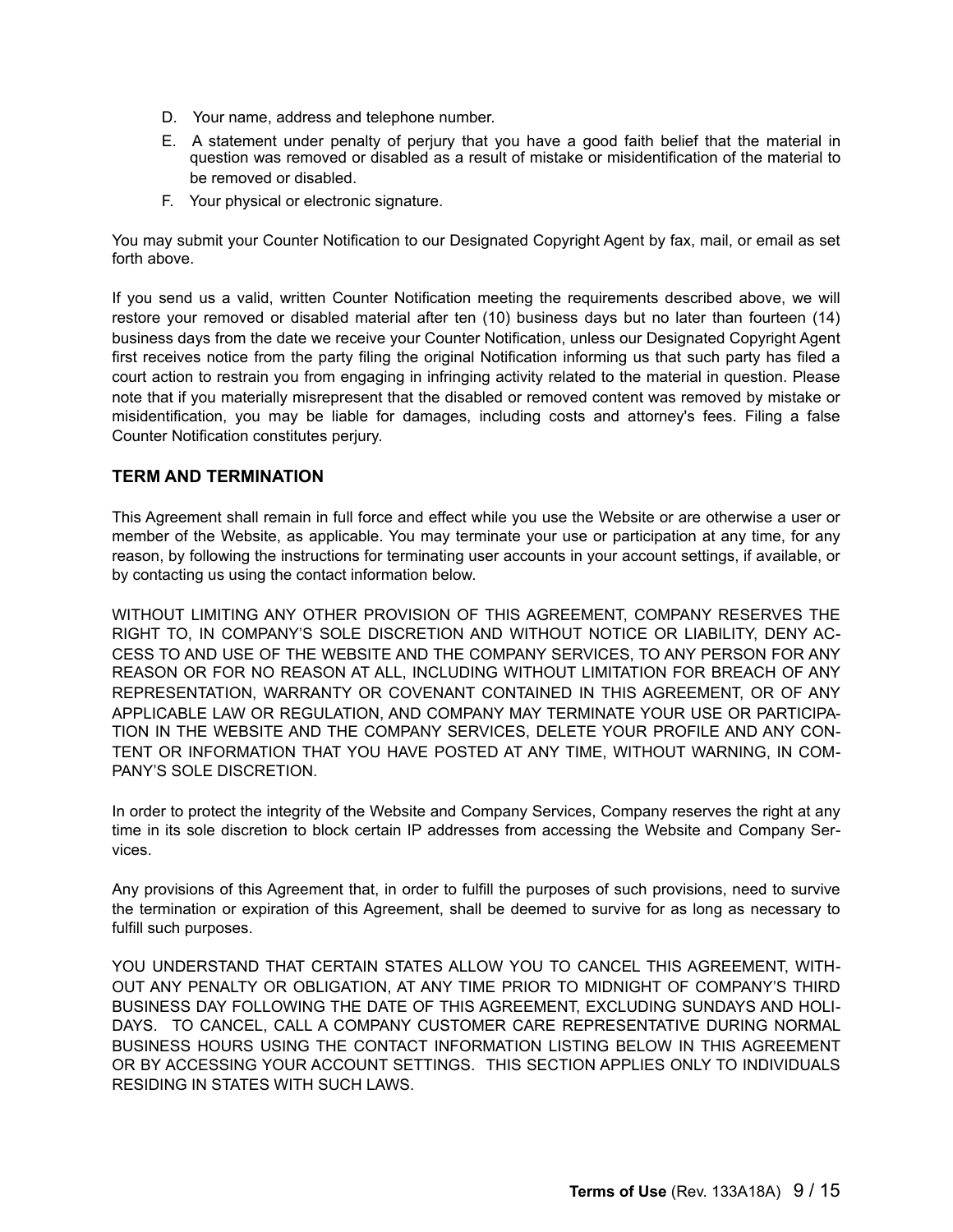If Company terminates or suspends your account for any reason, you are prohibited from registering and creating a new account under your name, a fake or borrowed name, or the name of any third party, even if you may be acting on behalf of the third party. In addition to terminating or suspending your account, Company reserves the right to take appropriate legal action, including without limitation pursuing civil, criminal, and injunctive redress.

### **MODIFICATIONS**

### *To Agreement*

Company may modify this Agreement from time to time. Any and all changes to this Agreement will be posted on the Website and revisions will be indicated by date. You agree to be bound to any changes to this Agreement when you use the Company Services after any such modification becomes effective. Company may also, in its discretion, choose to alert all users with whom it maintains email information of such modifications by means of an email to their most recently provided email address. It is therefore important that you regularly review this Agreement and keep your contact information current in your account settings to ensure you are informed of changes. You agree that you will periodically check the Website for updates to this Agreement and you will read the messages we send you to inform you of any changes. Modifications to this Agreement shall be effective after posting.

### *To Services*

Company reserves the right at any time to modify or discontinue, temporarily or permanently, the Company Services (or any part thereof) with or without notice. You agree that Company shall not be liable to you or to any third party for any modification, suspension or discontinuance of the Company Services.

# **DISPUTES**

### *Between Users*

If there is a dispute between users of the Website, or between users and any third party, you understand and agree that Company is under no obligation to become involved. In the event that you have a dispute with one or more other users, you hereby release Company, its officers, employees, agents and successors in rights from claims, demands and damages (actual and consequential) of every kind or nature, known or unknown, suspected and unsuspected, disclosed and undisclosed, arising out of or in any way related to such disputes and/or the Company Services.

#### *With Company*

A. **Governing Law; Jurisdiction.** This Agreement and all aspects of the Website and Company Services shall be governed by and construed in accordance with the internal laws of the State/ Commonwealth of Ohio, without regard to conflict of law provisions. With respect to any disputes or claims not subject to informal dispute resolution or arbitration (as set forth below), you agree not to commence or prosecute any action in connection therewith other than in the state and federal courts located in Franklin County, State of Ohio, and you hereby consent to, and waive all defenses of lack of personal jurisdiction and forum non conveniens with respect to, venue and jurisdiction in such state and federal courts. Application of the United Nations Convention on Contracts for the International Sale of Goods is excluded from this Agreement. Additionally, application of the Uniform Computer Information Transaction Act (UCITA) is excluded from this Agreement. In no event shall any claim, action or proceeding by you related in any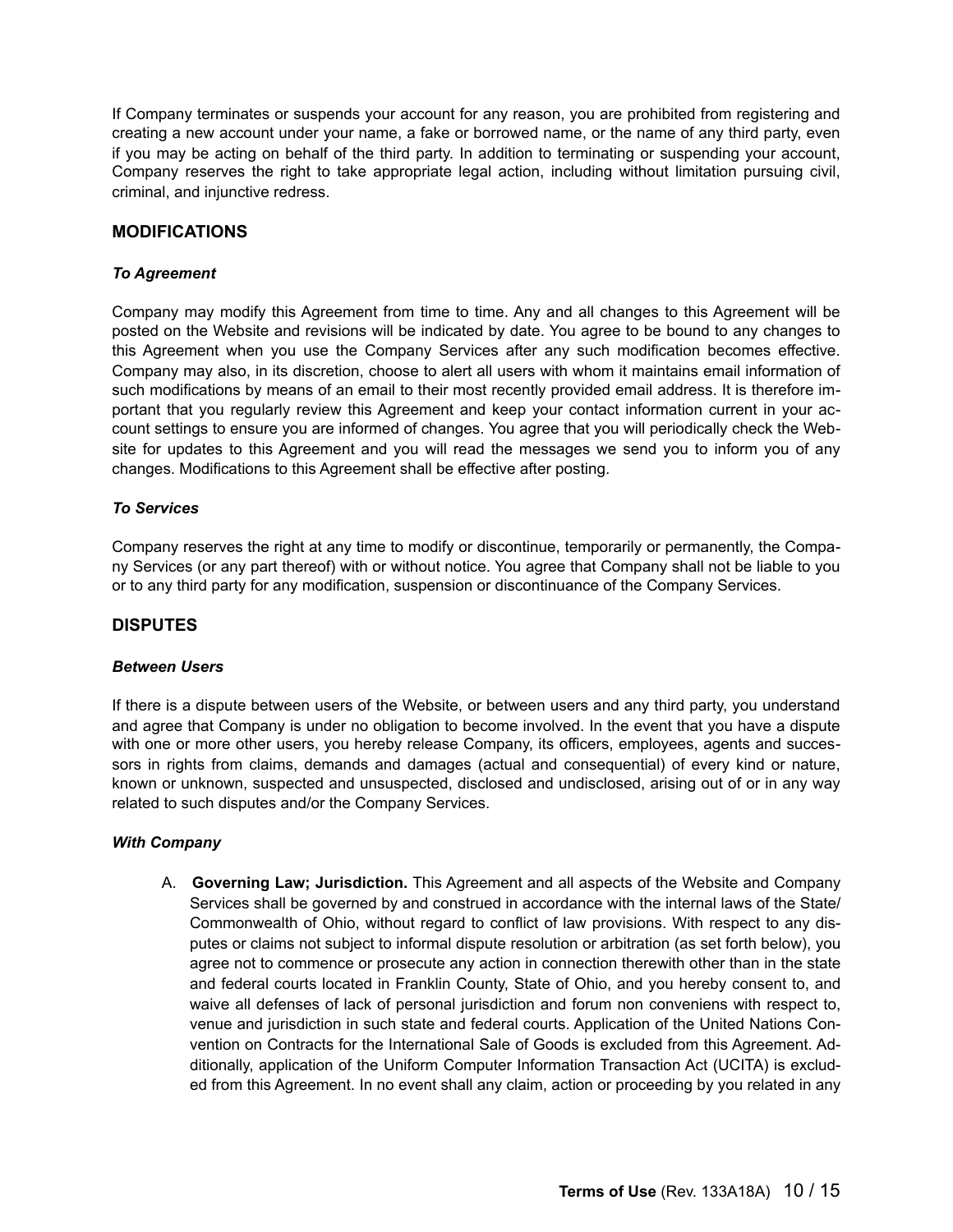way to the Website or Company Services be instituted more than two (2) years after the cause of action arose.

- B. **Informal Resolution.** To expedite resolution and control the cost of any dispute, controversy or claim related to this Agreement ("Dispute"), you and Company agree to first attempt to negotiate any Dispute (except those Disputes expressly provided below) informally for at least 180 days before initiating any arbitration or court proceeding. Such informal negotiations commence upon written notice from one person to the other.
- C. **Binding Arbitration.** If you and Company are unable to resolve a Dispute through informal negotiations, either you or Company may elect to have the Dispute (except those Disputes expressly excluded below) finally and exclusively resolved by binding arbitration. Any election to arbitrate by one party shall be final and binding on the other. YOU UNDERSTAND THAT ABSENT THIS PROVISION, YOU WOULD HAVE THE RIGHT TO SUE IN COURT AND HAVE A JURY TRIAL. The arbitration shall be commenced and conducted under the Commercial Arbitration Rules of the American Arbitration Association ("AAA") and, where appropriate, the AAA's Supplementary Procedures for Consumer Related Disputes ("AAA Consumer Rules"), both of which are available at the AAA website www.adr.org. The determination of whether a Dispute is subject to arbitration shall be governed by the Federal Arbitration Act and determined by a court rather than an arbitrator. Your arbitration fees and your share of arbitrator compensation shall be governed by the AAA Consumer Rules and, where appropriate, limited by the AAA Consumer Rules. If such costs are determined by the arbitrator to be excessive, Company will pay all arbitration fees and expenses. The arbitration may be conducted in person, through the submission of documents, by phone or online. The arbitrator will make a decision in writing, but need not provide a statement of reasons unless requested by a party. The arbitrator must follow applicable law, and any award may be challenged if the arbitrator fails to do so. Except where otherwise required by the applicable AAA rules or applicable law, the arbitration will take place in Franklin County, State of Ohio. Except as otherwise provided in this Agreement, you and Company may litigate in court to compel arbitration, stay proceedings pending arbitration, or to confirm, modify, vacate or enter judgment on the award entered by the arbitrator.
- D. **Restrictions.** You and Company agree that any arbitration shall be limited to the Dispute between Company and you individually. To the full extent permitted by law, (1) no arbitration shall be joined with any other; (2) there is no right or authority for any Dispute to be arbitrated on a class-action basis or to utilize class action procedures; and (3) there is no right or authority for any Dispute to be brought in a purported representative capacity on behalf of the general public or any other persons.
- E. **Exceptions to Informal Negotiations and Arbitration.** You and Company agree that the following Disputes are not subject to the above provisions concerning informal negotiations and binding arbitration: (1) any Disputes seeking to enforce or protect, or concerning the validity of any of your or Company's intellectual property rights; (2) any Dispute related to, or arising from, allegations of theft, piracy, invasion of privacy or unauthorized use; and (3) any claim for injunctive relief. If this Section is found to be illegal or unenforceable then neither you nor Company will elect to arbitrate any Dispute falling within that portion of this Section found to be illegal or unenforceable and such Dispute shall be decided by a court of competent jurisdiction within the courts listed for jurisdiction above, and you and Company agree to submit to the personal jurisdiction of that court.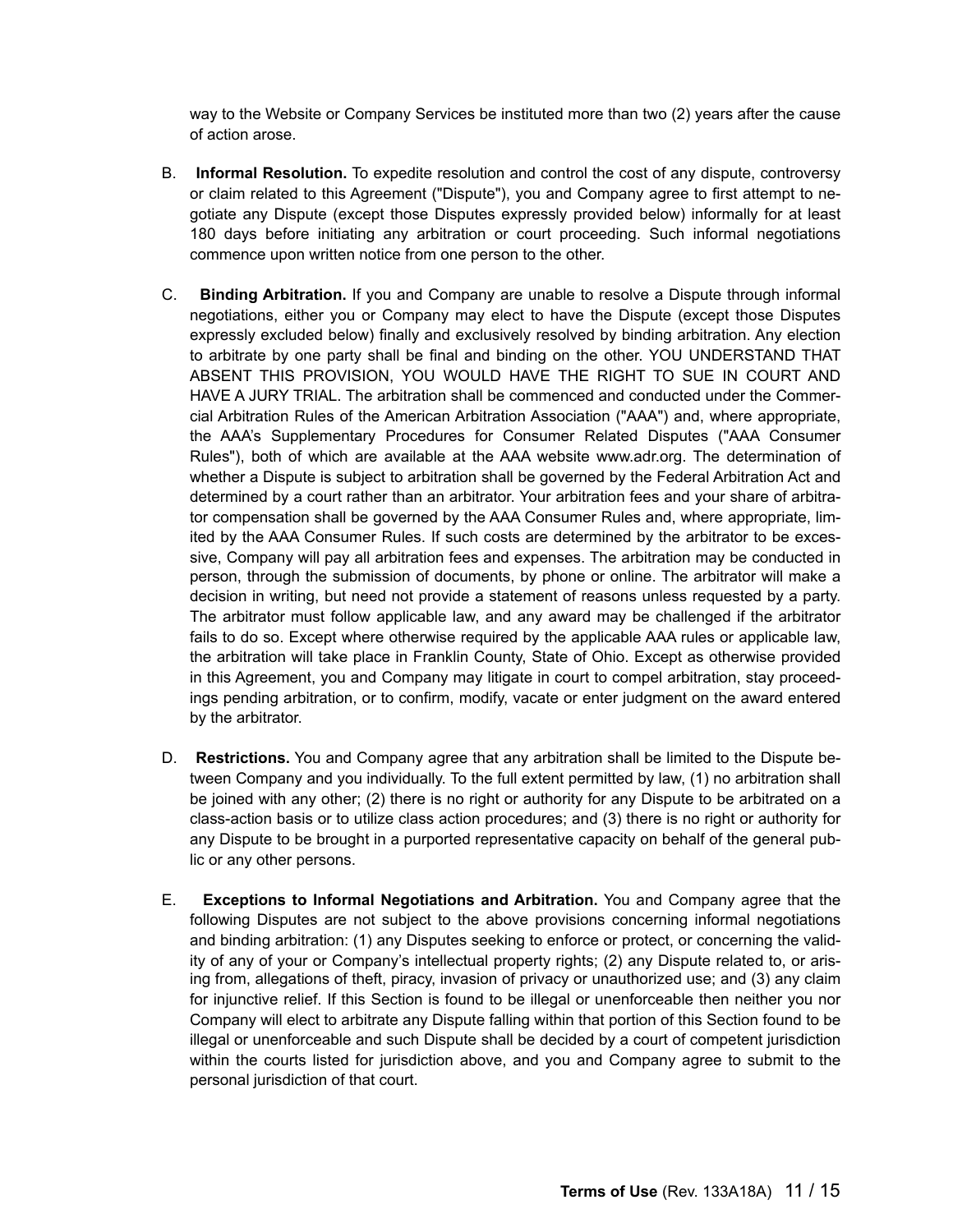### **CORRECTIONS**

Occasionally there may be information on the Website that contains typographical errors, inaccuracies or omissions that may relate to service descriptions, pricing, availability, and various other information. Company reserves the right to correct any errors, inaccuracies or omissions and to change or update the information at any time, without prior notice.

### **DISCLAIMERS**

Company cannot control the nature of all of the content available on the Website. By operating the Website, Company does not represent or imply that Company endorses any blogs, contributions or other content available on or linked to by the Website, including without limitation content hosted on third party websites or provided by third party applications, or that Company believes contributions, blogs or other content to be accurate, useful or non-harmful. We do not control and are not responsible for unlawful or otherwise objectionable content you may encounter on the Website or in connection with any contributions. The Company is not responsible for the conduct, whether online or offline, of any user of the Website or Company Services.

YOU AGREE THAT YOUR USE OF THE WEBSITE AND COMPANY SERVICES WILL BE AT YOUR SOLE RISK. TO THE FULLEST EXTENT PERMITTED BY LAW, COMPANY, ITS OFFICERS, DIREC-TORS, EMPLOYEES, AND AGENTS DISCLAIM ALL WARRANTIES, EXPRESS OR IMPLIED, IN CON-NECTION WITH THE WEBSITE AND THE COMPANY SERVICES AND YOUR USE THEREOF, IN-CLUDING, WITHOUT LIMITATION, THE IMPLIED WARRANTIES OF MERCHANTABILITY, FITNESS FOR A PARTICULAR PURPOSE AND NON-INFRINGEMENT. COMPANY MAKES NO WARRANTIES OR REPRESENTATIONS ABOUT THE ACCURACY OR COMPLETENESS OF THE WEBSITE'S CON-TENT OR THE CONTENT OF ANY WEBSITES LINKED TO THIS WEBSITE AND ASSUMES NO LIABIL-ITY OR RESPONSIBILITY FOR ANY (A) ERRORS, MISTAKES, OR INACCURACIES OF CONTENT AND MATERIALS, (B) PERSONAL INJURY OR PROPERTY DAMAGE, OF ANY NATURE WHATSOEV-ER, RESULTING FROM YOUR ACCESS TO AND USE OF OUR WEBSITE, (C) ANY UNAUTHORIZED ACCESS TO OR USE OF OUR SECURE SERVERS AND/OR ANY AND ALL PERSONAL INFORMA-TION AND/OR FINANCIAL INFORMATION STORED THEREIN, (D) ANY INTERRUPTION OR CESSA-TION OF TRANSMISSION TO OR FROM THE WEBSITE OR COMPANY SERVICES, (E) ANY BUGS, VIRUSES, TROJAN HORSES, OR THE LIKE WHICH MAY BE TRANSMITTED TO OR THROUGH THE WEBSITE BY ANY THIRD PARTY, AND/OR (F) ANY ERRORS OR OMISSIONS IN ANY CONTENT AND MATERIALS OR FOR ANY LOSS OR DAMAGE OF ANY KIND INCURRED AS A RESULT OF THE USE OF ANY CONTENT POSTED, TRANSMITTED, OR OTHERWISE MADE AVAILABLE VIA THE WEB-SITE. COMPANY DOES NOT WARRANT, ENDORSE, GUARANTEE, OR ASSUME RESPONSIBILITY FOR ANY PRODUCT OR SERVICE ADVERTISED OR OFFERED BY A THIRD PARTY THROUGH THE WEBSITE OR ANY HYPERLINKED WEBSITE OR FEATURED IN ANY BANNER OR OTHER ADVER-TISING, AND COMPANY WILL NOT BE A PARTY TO OR IN ANY WAY BE RESPONSIBLE FOR MONI-TORING ANY TRANSACTION BETWEEN YOU AND THIRD-PARTY PROVIDERS OF PRODUCTS OR SERVICES. AS WITH THE PURCHASE OF A PRODUCT OR SERVICE THROUGH ANY MEDIUM OR IN ANY ENVIRONMENT, YOU SHOULD USE YOUR BEST JUDGMENT AND EXERCISE CAUTION WHERE APPROPRIATE.

### **LIMITATIONS OF LIABILITY**

IN NO EVENT SHALL COMPANY OR ITS DIRECTORS, EMPLOYEES, OR AGENTS BE LIABLE TO YOU OR ANY THIRD PARTY FOR ANY DIRECT, INDIRECT, CONSEQUENTIAL, EXEMPLARY. INCI-DENTAL, SPECIAL OR PUNITIVE DAMAGES, INCLUDING LOST PROFIT, LOST REVENUE, LOSS OF DATA OR OTHER DAMAGES ARISING FROM YOUR USE OF THE WEBSITE OR COMPANY SER-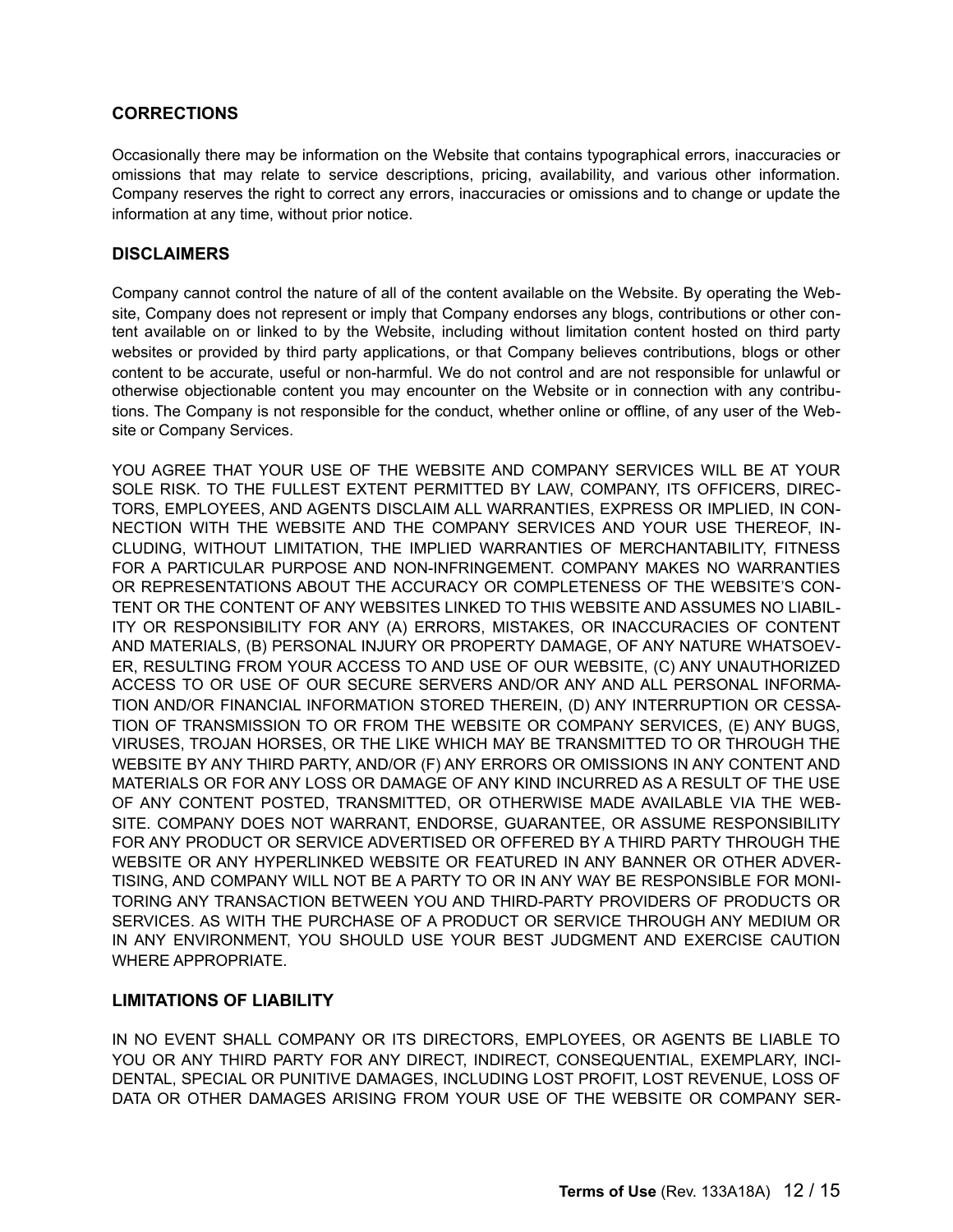VICES, EVEN IF COMPANY HAS BEEN ADVISED OF THE POSSIBILITY OF SUCH DAMAGES. NOT-WITHSTANDING ANYTHING TO THE CONTRARY CONTAINED HEREIN, COMPANY'S LIABILITY TO YOU FOR ANY CAUSE WHATSOEVER AND REGARDLESS OF THE FORM OF THE ACTION, WILL AT ALL TIMES BE LIMITED TO THE AMOUNT PAID, IF ANY, BY YOU TO COMPANY FOR THE COMPANY SERVICES DURING THE PERIOD OF 3 MONTHS PRIOR TO ANY CAUSE OF ACTION ARISING.

CERTAIN STATE LAWS DO NOT ALLOW LIMITATIONS ON IMPLIED WARRANTIES OR THE EXCLU-SION OR LIMITATION OF CERTAIN DAMAGES. IF THESE LAWS APPLY TO YOU, SOME OR ALL OF THE ABOVE DISCLAIMERS OR LIMITATIONS MAY NOT APPLY TO YOU, AND YOU MAY HAVE ADDI-TIONAL RIGHTS.

IF YOU ARE A CALIFORNIA RESIDENT, YOU WAIVE CALIFORNIA CIVIL CODE SECTION 1542, WHICH SAYS: "A GENERAL RELEASE DOES NOT EXTEND TO CLAIMS WHICH THE CREDITOR DOES NOT KNOW OR SUSPECT TO EXIST IN HIS FAVOR AT THE TIME OF EXECUTING THE RE-LEASE, WHICH, IF KNOWN BY HIM MUST HAVE MATERIALLY AFFECTED HIS SETTLEMENT WITH THE DEBTOR."

### **INDEMNITY**

You agree to defend, indemnify and hold Company, its subsidiaries, and affiliates, and their respective officers, agents, partners and employees, harmless from and against, any loss, damage, liability, claim, or demand, including reasonable attorneys' fees and expenses, made by any third party due to or arising out of your contributed content, use of the Company Services, and/or arising from a breach of this Agreement and/or any breach of your representations and warranties set forth above. Notwithstanding the foregoing, Company reserves the right, at your expense, to assume the exclusive defense and control of any matter for which you are required to indemnify Company, and you agree to cooperate, at your expense, with Company's defense of such claims. Company will use reasonable efforts to notify you of any such claim, action, or proceeding which is subject to this indemnification upon becoming aware of it.

# **NOTICES**

Except as explicitly stated otherwise, any notices given to Company shall be given by email to the address listed in the contact information below. Any notices given to you shall be given to the email address you provided during the registration process, or such other address as each party may specify. Notice shall be deemed to be given twenty-four (24) hours after the email is sent, unless the sending party is notified that the email address is invalid. We may also choose to send notices by regular mail.

### **USER DATA**

Our Website will maintain certain data that you transfer to the Website for the purpose of the performance of the Company Services, as well as data relating to your use of the Company Services. Although we perform regular routine backups of data, you are primarily responsible for all data that you have transferred or that relates to any activity you have undertaken using the Company Services. You agree that Company shall have no liability to you for any loss or corruption of any such data, and you hereby waive any right of action against Company arising from any such loss or corruption of such data.

# **ELECTRONIC CONTRACTING**

Your use of the Company Services includes the ability to enter into agreements and/or to make transactions electronically. YOU ACKNOWLEDGE THAT YOUR ELECTRONIC SUBMISSIONS CONSTITUTE YOUR AGREEMENT AND INTENT TO BE BOUND BY AND TO PAY FOR SUCH AGREEMENTS AND